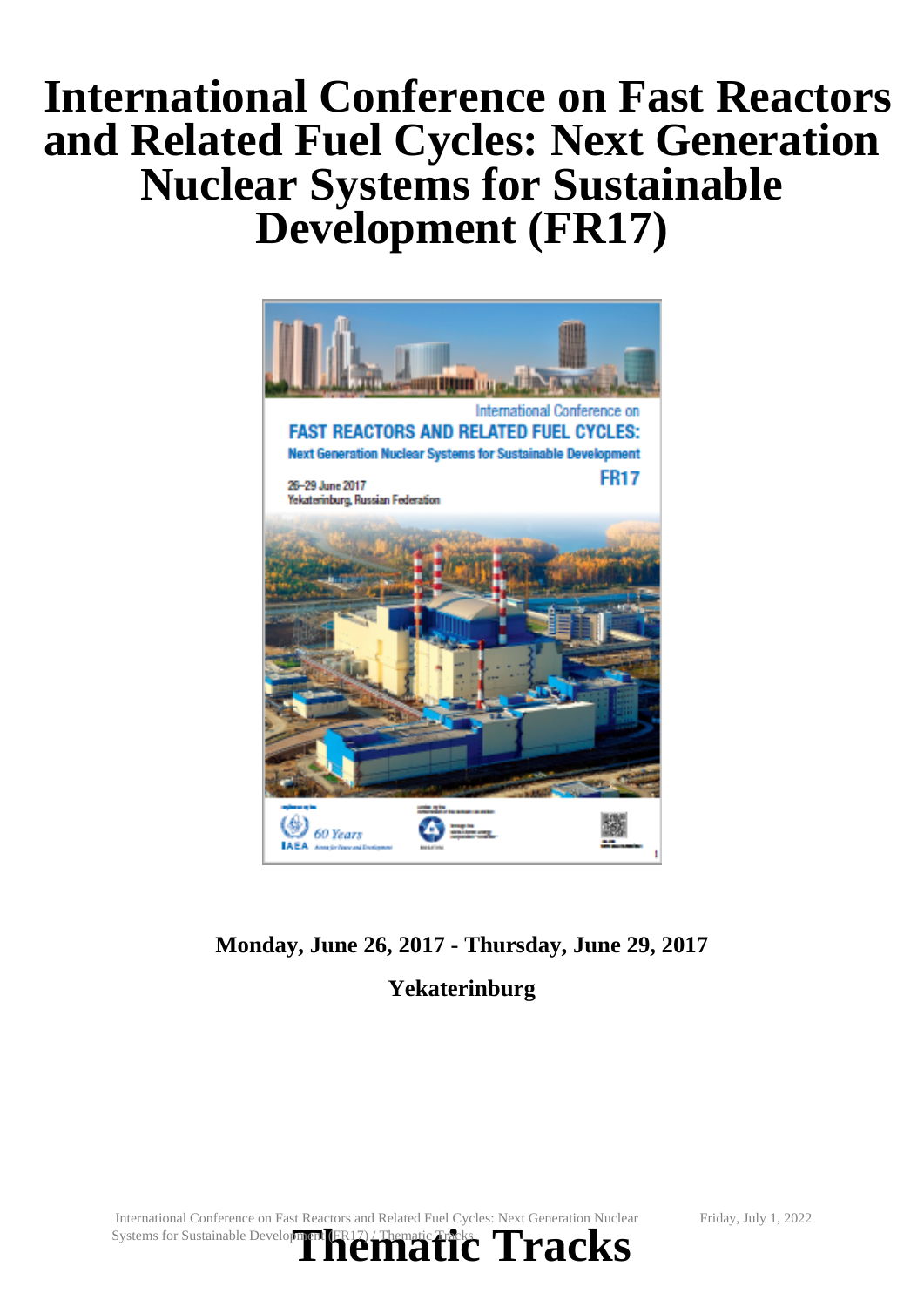The purpose of the conference is to provide a forum to exchange information on national and international programmes, and more generally new developments and experience, in the field of fast reactors and related fuel cycle technologies. A first goal is to identify and discuss strategic and technical options that may have been proposed by individual countries or companies. Another goal is to promote the development of fast reactors and related fuel cycle technologies in a safe, proliferation resistant and cost-effective manner. A third goal is to identify gaps and key issues that need to be addressed in relation to the industrial deployment of fast reactors with a closed fuel cycle. A fourth goal is to engage young scientists and engineers in this field, in particular with regard to the development of innovative fast reactor concepts.

# **Plenary Session: National and International Fast Reactor Programmes**

**Track 1. Innovative Fast Reactor Designs**

**Track 2. Fast Reactor Operation and Decommissioning**

**Track 3. Fast Reactor Safety**

### **Track 4. Fuel Cycle: Sustainability, Environmental Considerations and Waste Management Issues**

**Track 5. Fast Reactor Materials (Fuels and Structures) and Technology**

**Track 6. Test Reactors, Experiments and Modeling and Simulations**